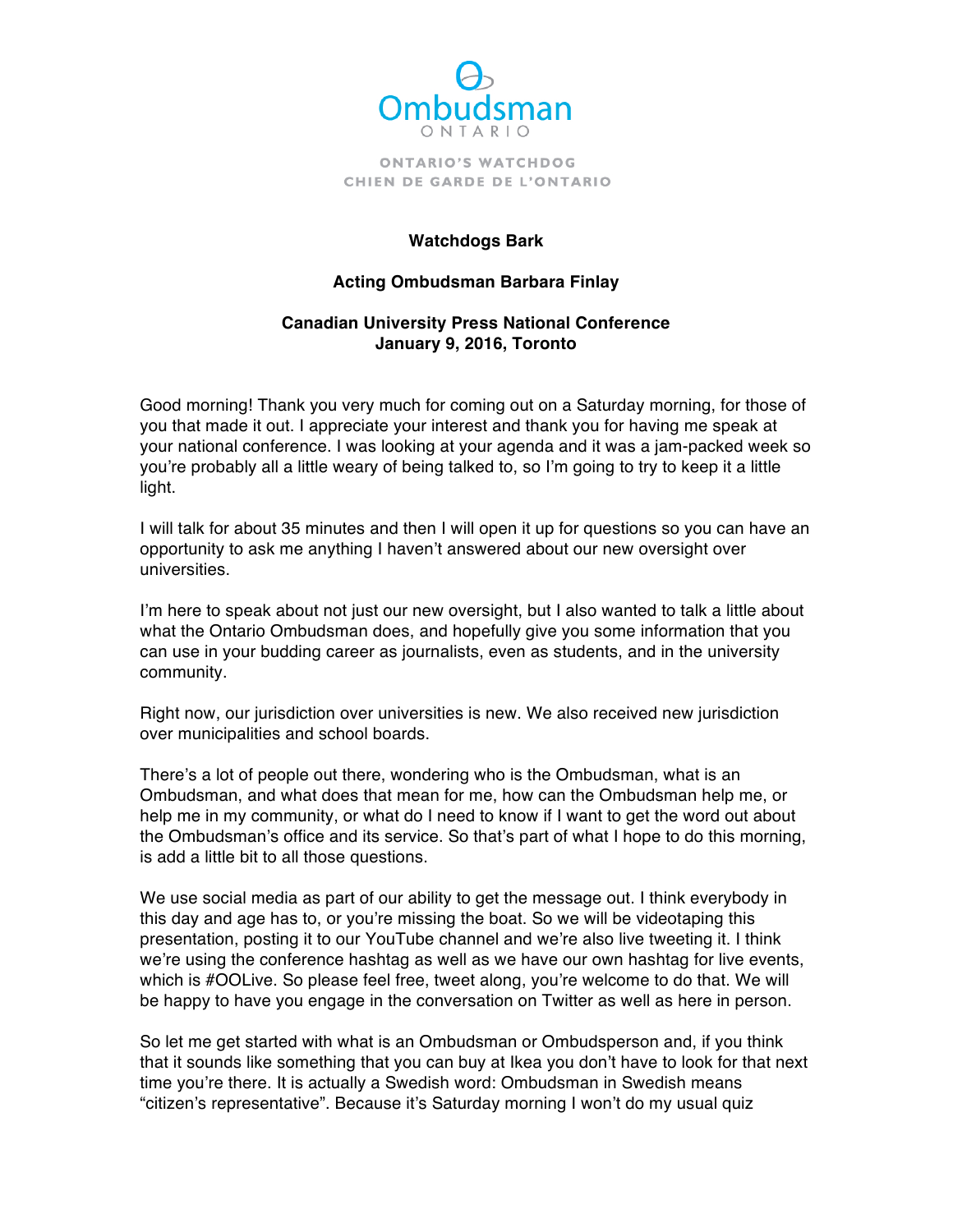

 questions, like who was the first Ombudsman ever appointed. (It was Lars Mannerheim, who was appointed in 1809, in Sweden.)

 The concept of Ombudsman is something that is used around the world. It's not unique to Canada. Many other countries have Ombudsmen at different levels of government.

 It wasn't until the 1970s that the Ombudsman trend really caught fire here in Canada. Ontario was the sixth province to actually establish an Ombudsman. Every province in Canada has one except for Prince Edward Island. And including our territories, the Yukon has an Ombudsman as well. Northwest Territories does not yet have one, though I understand they've been studying it for a little while, so hopefully they will catch up.

 The other quiz question I like to have but won't do on a Saturday morning is who is Canada's national Ombudsman, because that's a bit of a trick question; we actually don't have one. Most other countries in the world have a federal Ombudsman; Ombudsmen that function at the federal level. In Canada we have kind of a hodgepodge of different organizational Ombudsmen that work to try and resolve complaints in different federal government departments. There's one that deals with taxpayer concerns, there's a Ombudsman like you might see in other countries such as UK, Australia, or Ireland and federal one for prisoners, one for veterans, but there's no centralized, federal Germany. Many of the European countries all have federal Ombudsmen.

 What is different about the provincial Ombudsman compared to some of the organizational Ombudsmen, or you may be familiar if your university has an Ombudsperson - what's different about our office as a provincial ombuds, is that we are completely independent of government. The Ombudsman functions as an Officer of the Ontario Legislature and we have strong powers to investigate just about any kind of complaint about the government.

This [slide] is just a little bit more of an eloquent and colourful way of describing the role of the Ombudsman, from former Supreme Court of Canada Justice Brian Dickson.

 Slide: *"The Ombudsman brings the lamp of scrutiny to otherwise dark places, over the resistance of those would draw the blinds."*  – Supreme Court of Canada Justice Brian Dickson, 1984

 I won't read it, but this is why in a lot of our work in getting the message out, we try to use illustrations, photos, things that will drive the message home, instead of just words. And this is one of the reasons this quote inspired us to use the searchlight [image]. It's not the bat signal, although we could probably make an analogy off that too, but it's more the searchlight, because it's the Ombudsman's job to kind of shine the light in dark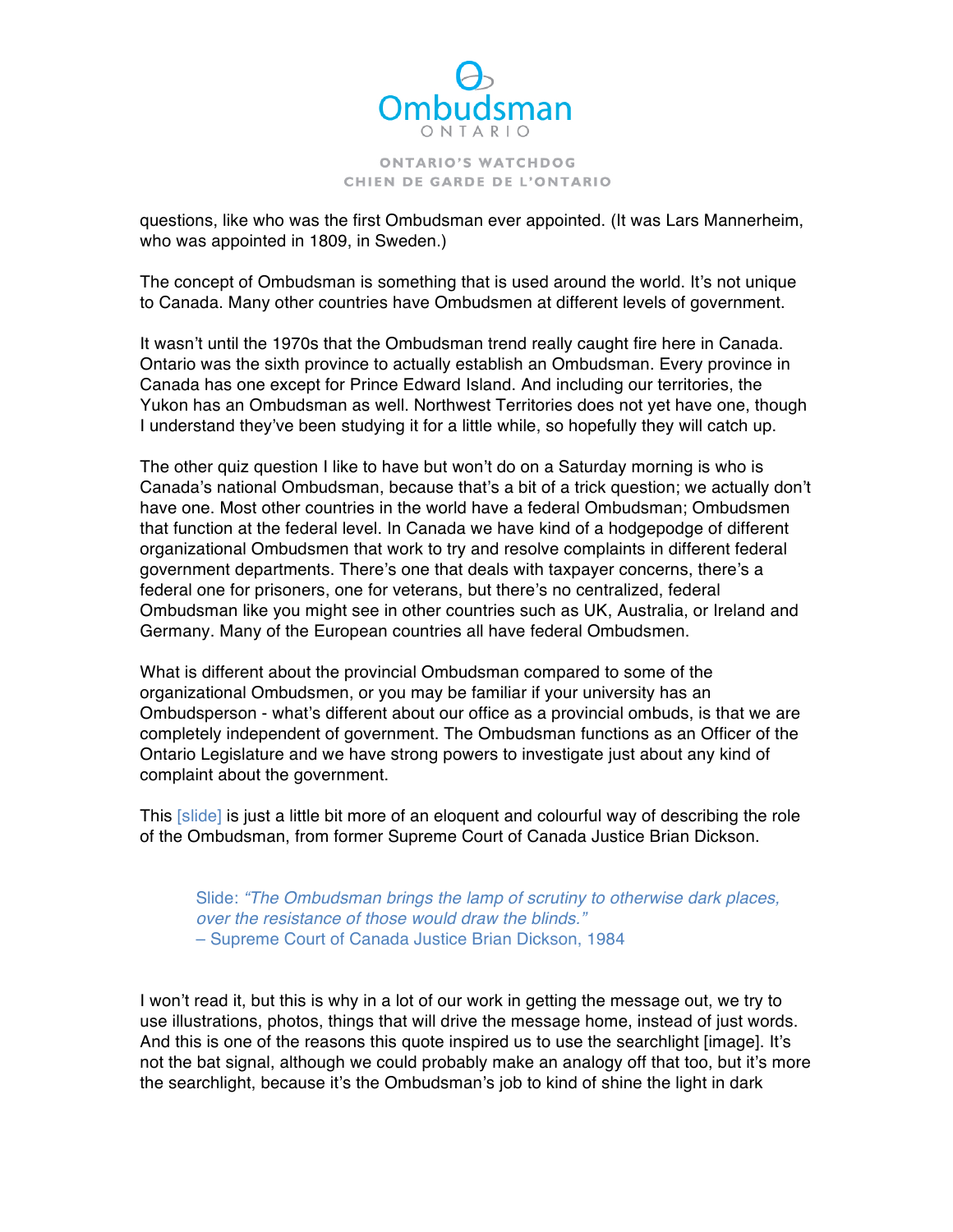

 places. We put the spotlight on problems with a view to try bringing them out in the open and forward so they can be resolved.

This [slide] is just a little bit about the basics of how a classical Ombudsman [works] - and when I say classical that is an Ombudsman with more formal powers, recognized in legislation, as we are - the four pillars of an Ombudsman's office.

 The Ombudsman really has to be independent. The Ombudsman has to be able to respond to complaints, carry out investigations, without worrying about being tied to or interference from the organization that they are overseeing, taking complaints about. Has to be impartial. An Ombudsman must be objective. Their findings and recommendations have to be based on facts. That's really important because Ombudsmen make recommendations and you have to get your recommendations accepted.

 People don't think you're impartial if they think you're biased or if they don't think you had an objective look at a complaint, they're not going to pay a lot of attention to your recommendations. You have to be seen and to act impartially.

 Ombudsmen offices are confidential. Complainants can make complaints to us in confidence. They're private. We do our investigations in private, and I'll talk a little bit about how that works because I think that's a bit of surprise to people because we're actually a very public office. We talk a lot about our work and the kinds of complaints we deal with, but someone's individual details of their complaint, those are kept confidential under the *Ombudsman Act*. We are required to conduct investigations in private and to protect the identities of complainants.

 And we also have to have a credible investigative process. Our investigations have to be based on evidence, they've got to be credible, and we have to do our homework if we're going to arrive at recommendations that are going to be accepted, so that we can actually effect change for the benefit of people, which is really the root of our job.

 As I mentioned, the Ontario Ombudsman is an Officer of the Legislative Assembly, appointed by Order in Council. Our office was established in 1975, so we turned 40 last year, and our mandate and powers are set out in Legislation that's called the *Ombudsman Act*.

This is a quote [slide] from one of the sections of our legislation that gives the Ombudsman the kind of findings that an Ombudsman can make. What an Ombudsman does is they review government actions. So how government programs, services, how they've applied policies, procedures. In the formal work that an Ombudsman does, an Ombudsman can issue findings and the kinds of findings they can issue, are set out here. So if something appears to have been contrary to the law, if it was unreasonable, unjust, oppressive, improperly discriminatory, was based wholly or partly on a mistake of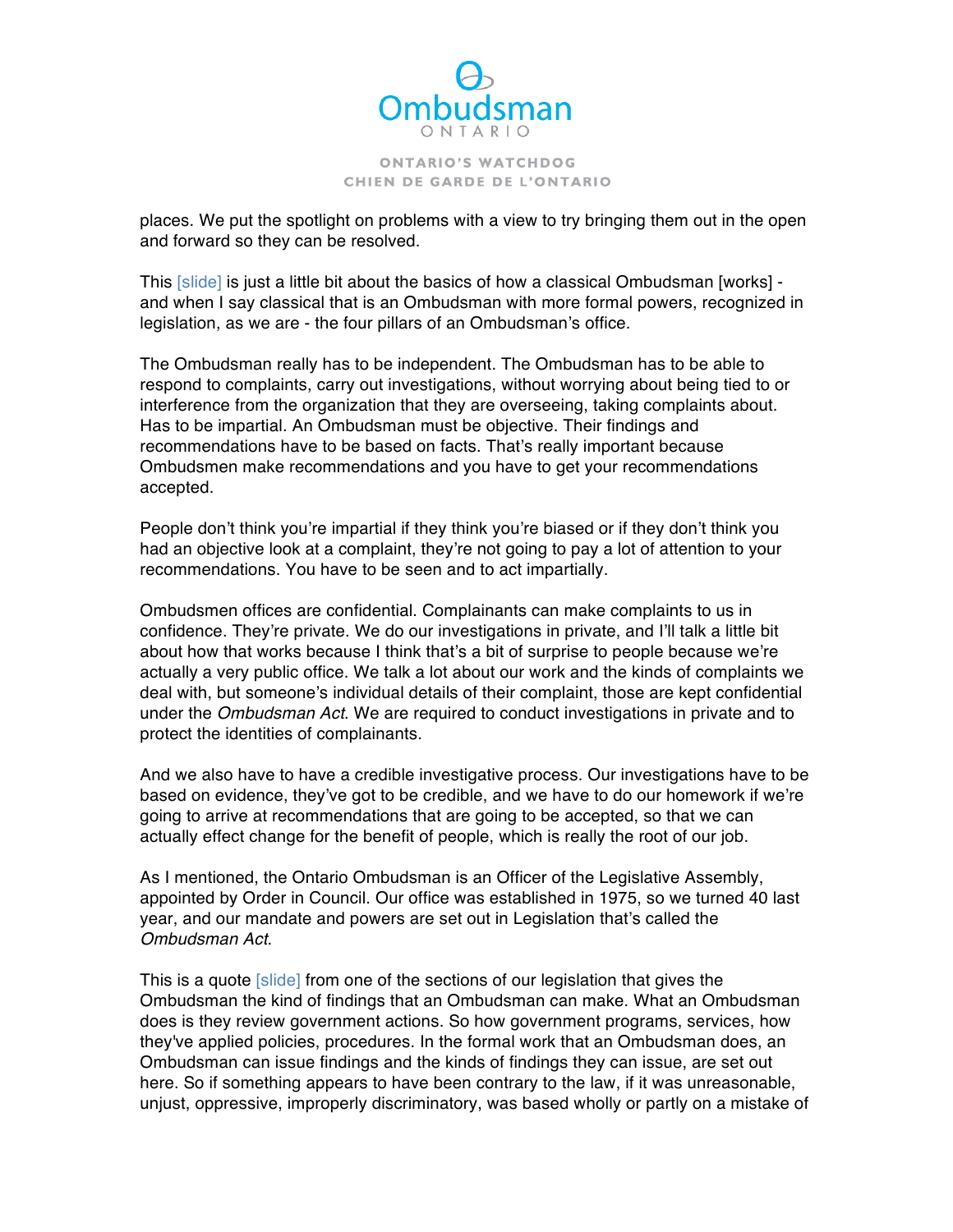

 fact or law, or – my favourite – it was just plain wrong. So very broad powers to make a finding.

 those things to move on and move forward and get an organization to accept that, and make recommendations to solve a problem and effect change. So having those broad powers to be able to make those findings is a very important part of our work. I think that's really important because there are times when we need to be able to say

 On the other hand, even though we have strong powers of investigation, we have formal powers of investigation too. We can go wherever we need to go, we can compel people to provide documents to us. If we need to, we can take evidence under oath. With all those strong powers however, on the other side of things as I've said, is we don't have any power to force organizations to implement our recommendations.

 We have to be very good, we have to be very convincing, to get the organization to accept our recommendations, and to do that, we rely on what, in the ombuds world, we like to call the "power of moral suasion". And that's where you, in the journalistic community, in the media, really come into play because we'll make our findings and our reports public and part of the reason for doing that is to shine the light on things and convince the government to accept and implement our recommendations.

 So it's very important to us to be able to communicate publicly about the work we do, the value of it, and to release our findings and recommendations in a lot of the systemic work we do, you'll see in a lot of our reports we do that so that the government will feel more inclined to effect the change that we think needs to be effected.

 More important points to keep in mind. I'm going to get in to more interesting stuff, about kinds of cases we resolved and I'm sure it's probably what you're most interested in, but just some other points to keep in mind about our office:

 As I said, we are impartial, so we're not advocates for complainants. If someone brings their complaint to our office and says, "I want you to do this" or "This should happen in my case", we're not necessarily going to recommend that. We don't take instructions; we're not a lawyer for the complainant.

 We don't advocate. We have to impartially analyze the complaint and come to our own conclusions. And we're not rubber-stamps for the organizations either. We're not going to tell someone, "Oh, well, the organization said this so go away, that's the end of the story".

 We are impartial. We will look at both sides of the story and arrive at our own conclusions and make our own recommendations about what we think is reasonable in a situation.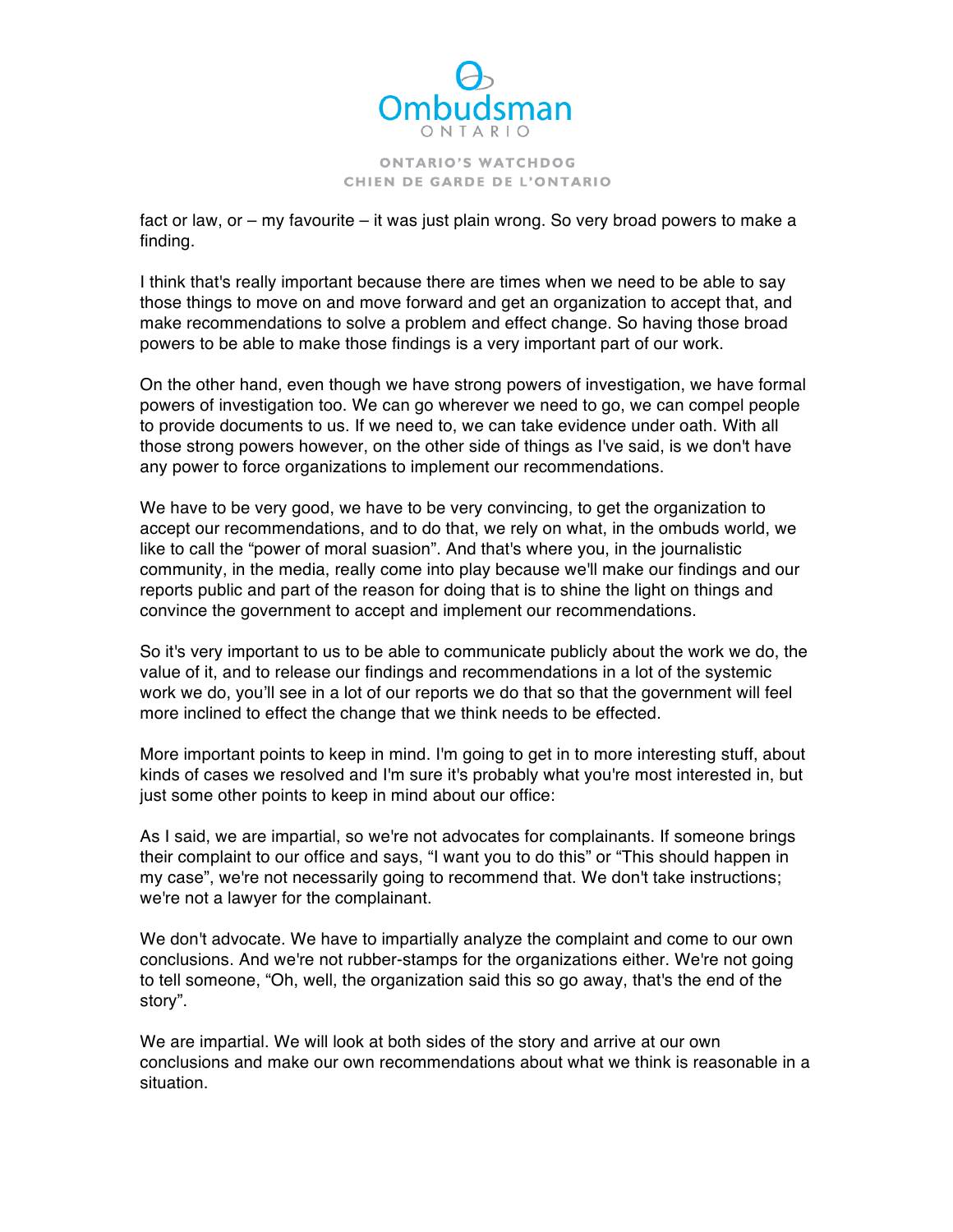

 We're an office of last resort. That's really important. I don't think that is very well understood yet. People have a lot of questions - "You know, my university has an ombudsperson, has all these complaints departments". Universities are large bureaucracies. They've got lots of different places that you can make a complaint and, where does the Ombudsman fit in with all that?

 We're what I like to call the last step. We are an office of last resort. We expect people to use local mechanisms first. So if someone comes to us and they have not done anything about their problem, we'll send them back. We'll say, "No, you first have to go and try to resolve the problem yourself." We won't just say, go away; we'll say ok, this is your university. Here is the appeal mechanism you have for an academic appeal, here is an office that you can go to if you have an accommodation complaint. We will give people referral information. It's kind of like the traffic cop or the air traffic controller. We'll tell people the right way to go about trying to resolve the problem themselves.

 Where we get involved is where they've tried to do that and they've hit a brick wall or in some cases there is no complaint mechanism for the kind of problem that they have. So we get involved when local mechanisms have either failed to resolve a problem or they're not able to go there. But we really are a last resort.

 We are confidential. As I've said, our investigations are done in private. Someone can bring a complaint to us in confidence and we will not reveal the identity of the complainant unless it's necessary to investigate or try and resolve the complaint. In that case, we'll get the person's consent. Obviously in some cases, you can't go forward and ask the university to try and resolve a problem without giving them more information about the person's individual circumstances. We will get people's consent before we do that; we obviously have to do that in some cases.

 I think this is really important for everyone, but really important for students, is we're free. We don't charge for our services. We don't charge students for our services. We don't charge back student associations. We don't charge universities. We're funded by the provincial treasury and no one has to pay to bring a complaint to our office.

This [slide] is a little bit about who we oversee, who we can take complaints about. Up until September first of last year, we were strictly overseers of the provincial government, which meant all provincial government ministries, agencies, boards, commissions, corporations, tribunals.

 We've had some experience dealing with student complaints because we oversee OSAP, we oversee the ministry of training colleges and universities. We also oversee community colleges in Ontario, colleges of applied arts and technology, as they're now called. So we have had some interactions with students and some involvement in student complaints.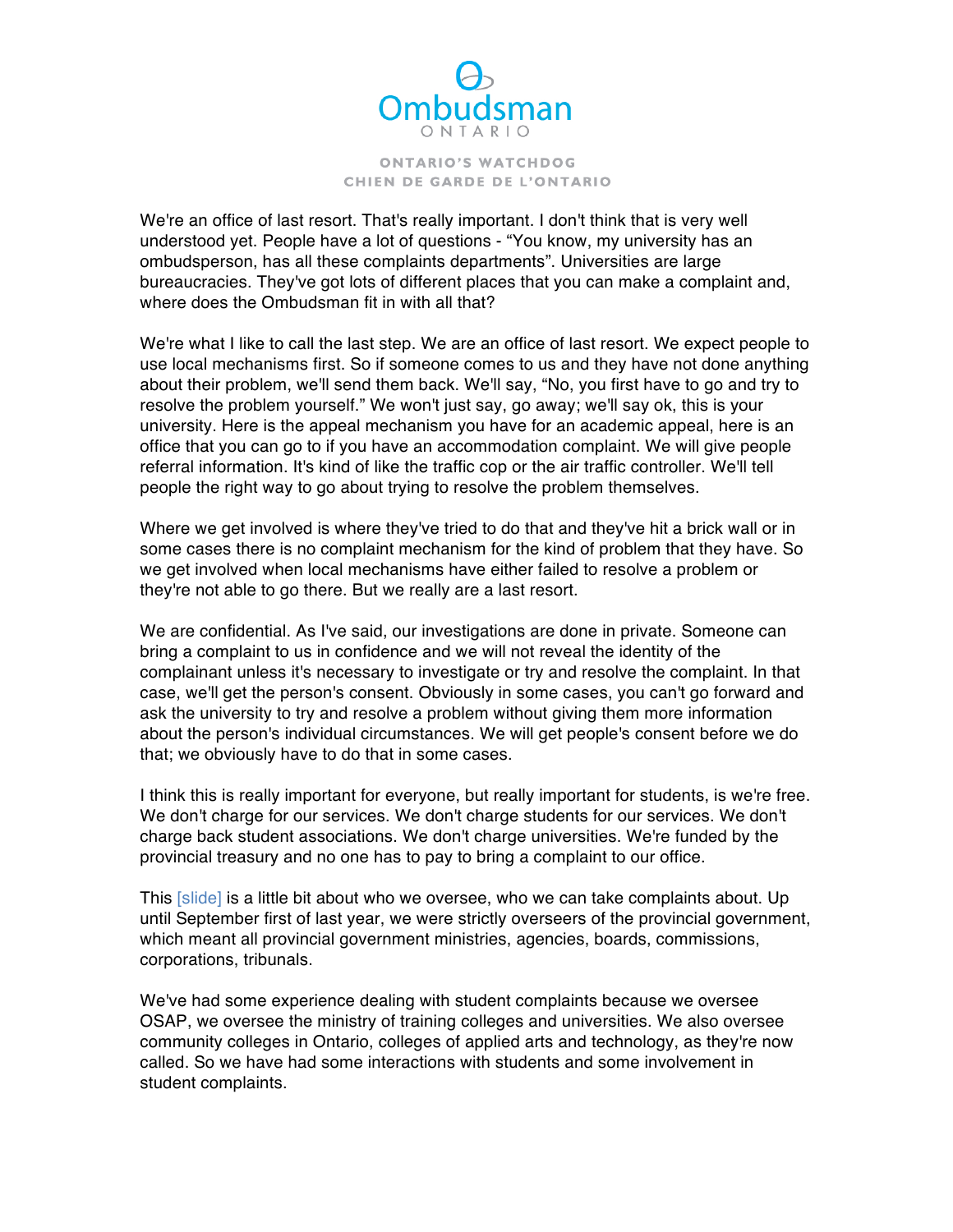

 Thanks to new legislation that passed in December 2014, we received jurisdiction over what has more traditionally been called the broader public sector. Institutions that receive government funds and provide government services directly to the public, such as school boards - our new jurisdiction over school boards took effect September first, 82 school boards in Ontario. Ontario's 21 publicly funded universities - our jurisdiction took effect on January first of this year. And Ontario's 444 municipalities, our jurisdiction also took effect on January first of this year.

We were always very busy, but we just recently got a whole lot busier.

That's [slide] the legislation that gave us our new jurisdiction. It's a bit of a mouthful. The  *Public Sector and MPP Accountability and Transparency Act*.

 The other parts of the MUSH sector, which the Ombudsman's jurisdiction was expanded to, hospitals and child protection, also received new oversight, but not quite to the extent as municipalities, universities and school boards. A new patient Ombudsman is being created in Ontario, reporting within the ministry of health to take complaints about hospitals. And Ontario's child advocate received, in the same legislation, power to investigate complaints about children aid societies. Two very positive, constructive developments as well.

 As I said, we've always traditionally been very busy. Over 23,000 complaints, last fiscal like a mountain, like that. year. [slide] It's a pretty big pile. It's now mostly all on computer, but sometimes it feels

 We work very quickly. We really try to resolve. The large portions of our complaints are resolved. We only launch formal investigations where we haven't been able to resolve a complaint. It would be impossible to do a big formal investigation on all 23,000 complaints we receive every year. And the number will be going up significantly.

 As part of our new jurisdiction, we're getting tons of questions, like how many complaints are you getting, so we will be tweeting on a weekly basis, posting on our Facebook, making available to people the numbers about complaints in the new jurisdiction.

 complaints about school boards, 133 about municipalities since January first, which is a pretty decent number to kick off, and 14 about universities, which is not a small number either considering the last fiscal year, for the whole year, we only got 72 complaints about universities. People knew that we didn't have jurisdiction. In my experience with new jurisdiction it's that will grow as people become more and more aware of the office. If you look on our Twitter, you'll see that since September first, we've received 257

Some of this [slide] I've already talked a little bit about. We've got strong powers under the *Ombudsman Act.* It is an offense not to co-operate with our office. We have powers of subpoena; we can take evidence under oath. Those are things we've had to use very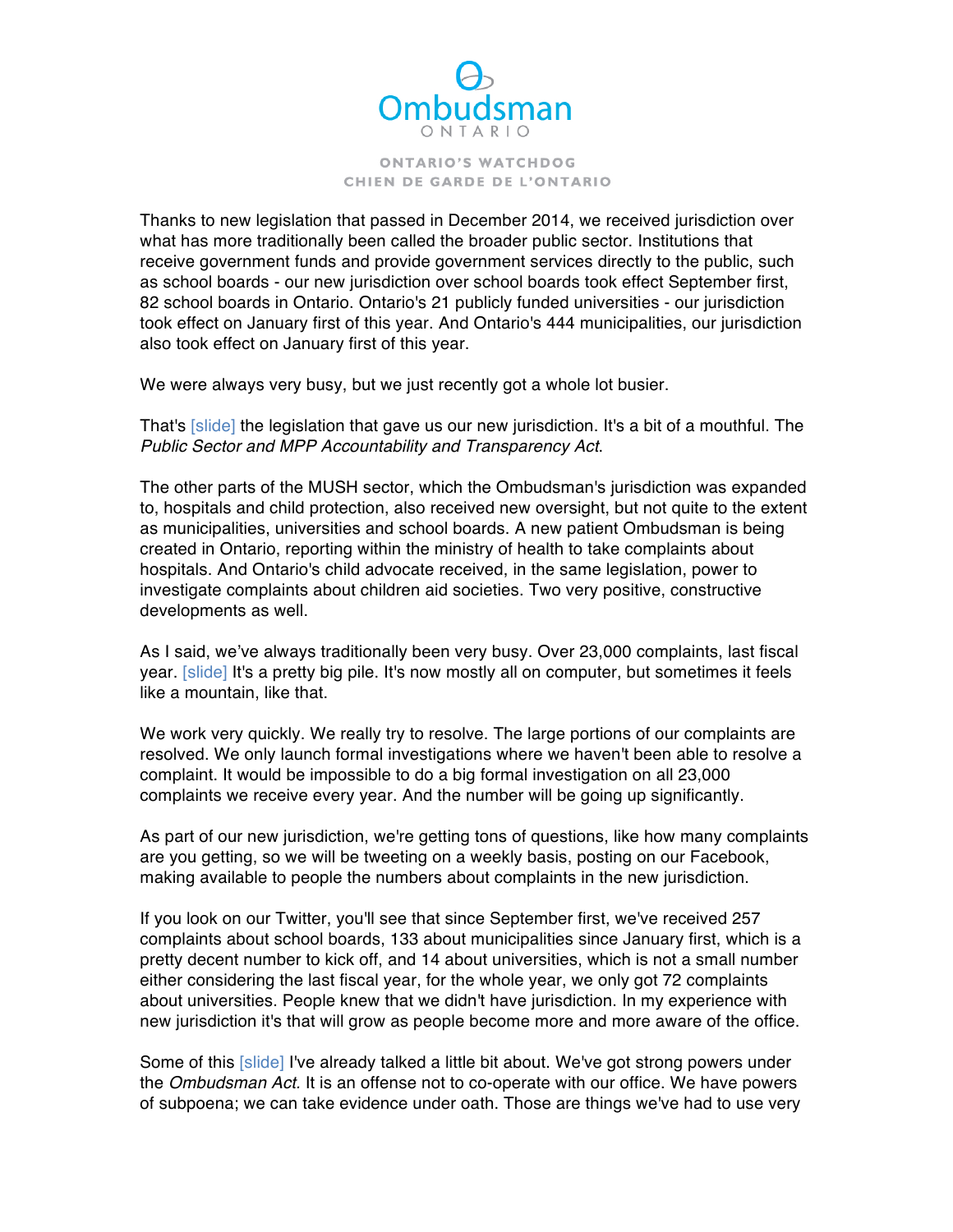

 rarely. We take people who won't cooperate with our office very seriously, but the good new is we get very good cooperation. We're very good at educating people about the office and convincing them to work with us constructively to resolve problems. We seldom have to resort to the more formal powers under the Act, but they are there.

 Walk softly, carry a big stick. If you need to use it, you have to be prepared to do that. I'm very optimistic with the new jurisdiction, as things go forward, that we're going to get good co-operation. We're spending a lot of time explaining and educating to people about the new jurisdiction and that's, I think, an important part of ensuring that we receive what we need to.

 We also have the discretion not to investigate a complaint. And that's fairly broad. We can turn away a complaint if we feel it's frivolous, vexatious, not made in good faith. There is no statute of limitations in the *Ombudsman Act*. It's very flexible, but if we feel that something is historic and there's really no value, going forward, to go back and look at it, we can decline to investigate it. If we feel that someone is not sufficiently affected by a complaint, we can decide not to go forward with their complaint.

 On the other hand, if we feel that there's a problem out there, that really needs a look at, but no one has complained about it, we can look at that too. We've got, what, in the ombuds world, we like to call "own motion authority", so we can go out on our own and look at an issue.

 A good example of that was one brought by my predecessor, former Ombudsman André Marin, that many of you have probably heard of, an investigation into the Ontario Lottery and Gaming Corporation in 2007 where we actually became aware of the issue through the media. We saw a CBC piece about an elderly gentlemen who had his ticket worth \$250,000 stolen by a retail clerk. It was just a story we couldn't ignore so we launched our own motion investigation into that, which ultimately exposed an endemic problem within the OLG of turning a blind eye to insider wins and pretty serious complaints about retailers stealing lottery tickets.

 As a result of that investigation, a lot of how you buy lottery tickets now, has changed. Part of the things you're used to, like having the screen turned towards you, if you're lucky enough to win, you actually have to sign your ticket. Things like that have changed as a result of that investigation, to prevent the possibility of having tickets stolen by ticket sellers.

 I've already talked a little bit about our power being moral suasion; what we have to use to convince the government to accept our recommendations. We have to generate public support for them, and I'm very happy to say most of our recommendations have been accepted. Really, that's what our work is about. It's effecting improvements and improving public services for the benefit of everyone.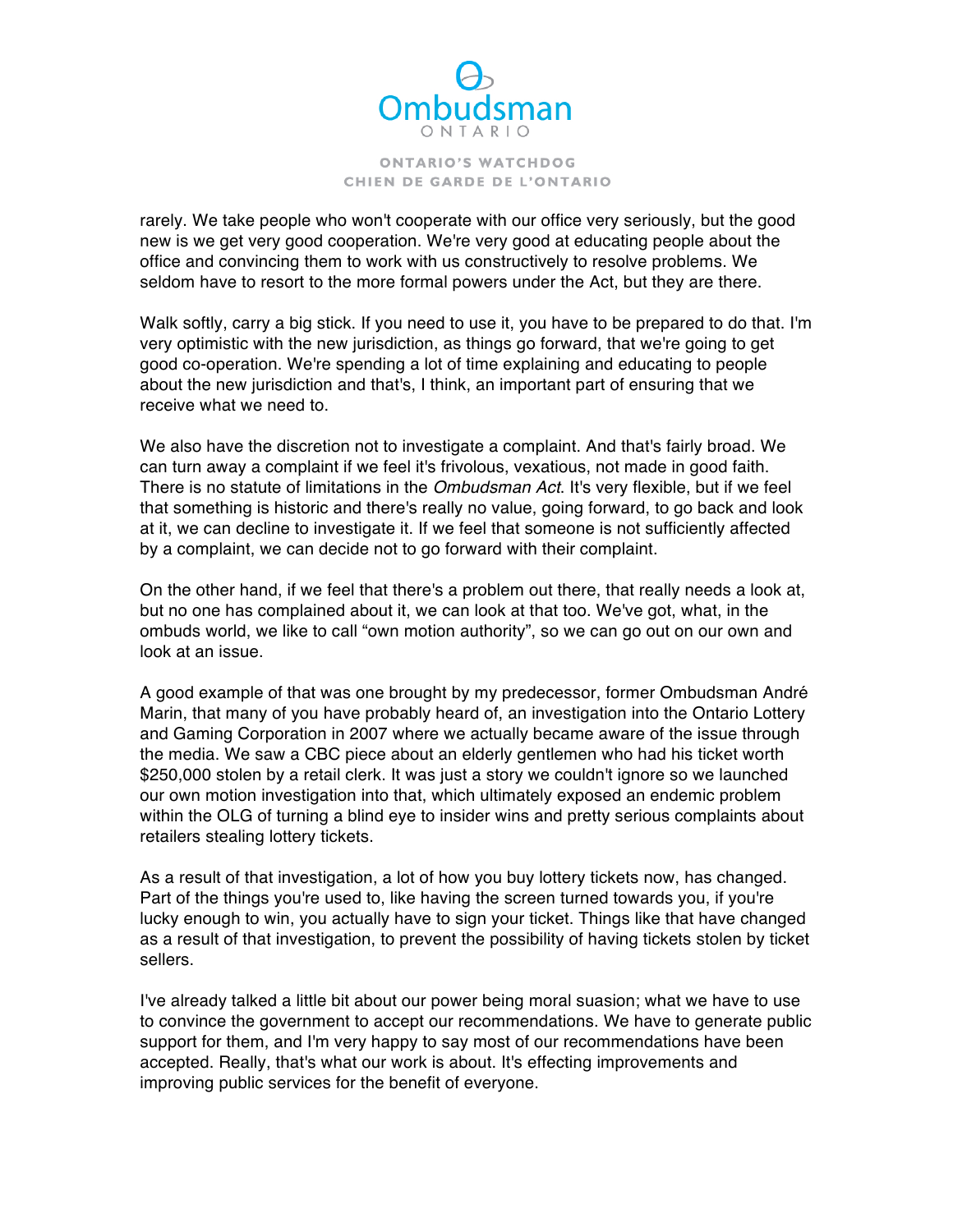

These [slide] are just some examples of the large-scale systemic investigations I've done. Chances are, if you're from Ontario, you've heard about at least some of these or you've been affected in some way by some of them. Everything ranging from property tax assessment, customer services at our provincial Hydro utility, cancer drug funding by the province of Ontario, services provided to crime victims, oversight of unlicensed daycare.

 Over the last 10 years especially, the systemic issues that we've looked at are very wide reaching. I expect that will be even more so, once we get into the municipal, university, and school board cases. You'll see a wide range of different systemic topics we're able to tackle.

This [slide] is an illustration I really like. We're very many things to many different people. What I like about the Act is that we have a lot of flexibility. We can try to resolve problems. We're not bound by rigid processes and protocols. We are not a partisan office. We are truly independent. We're impartial. We have the whole gamut from shuttle diplomacy, trying to softly resolve or facilitate a resolution of a problem, to directing, getting the parties to the table, getting them to resolve the problem themselves, to strong formal powers of investigation, recommendations, and using the bullhorn, going out to the media and shining the spotlight on findings and recommendations. We have a really broad range of tools that we can use.

 How do we work practically? When complaints come in the door, they're triaged. Basically we take a look at them, we sort them out, we figure out if it's something within our jurisdiction, how do we want to go forward with it, is it something where the complainant needs to be referred, or they need information to try and resolve it themselves. Most complaints do not proceed, at least right away, to an investigation. We always try to resolve a problem first. A lot of problems are resolved by what I like to call shuttle diplomacy, going back and forth between the two sides to try and arrive at a solution.

 We will launch a formal investigation if we think a problem needs to be resolved and wasn't. If we discover issues that go beyond the individual complaints, we'll launch what we call a systemic investigation - something affecting a larger number of people. I think that's a really interesting power we'll be able to use for universities and school boards, and municipalities maybe not so much, but maybe the case. We can investigate issues across universities. If we see a trend in complaints that seems to be cropping up across the province, we can tackle something on a broader basis than just looking at one institution. I think that's where we'll really be able to add some value in terms of some of the recommendations we'll be able to make hopefully, in the future.

 We also monitor complaint trends very closely. We've got a good computer system so we keep an eye on the types of complaints we're getting, what are the commonalities,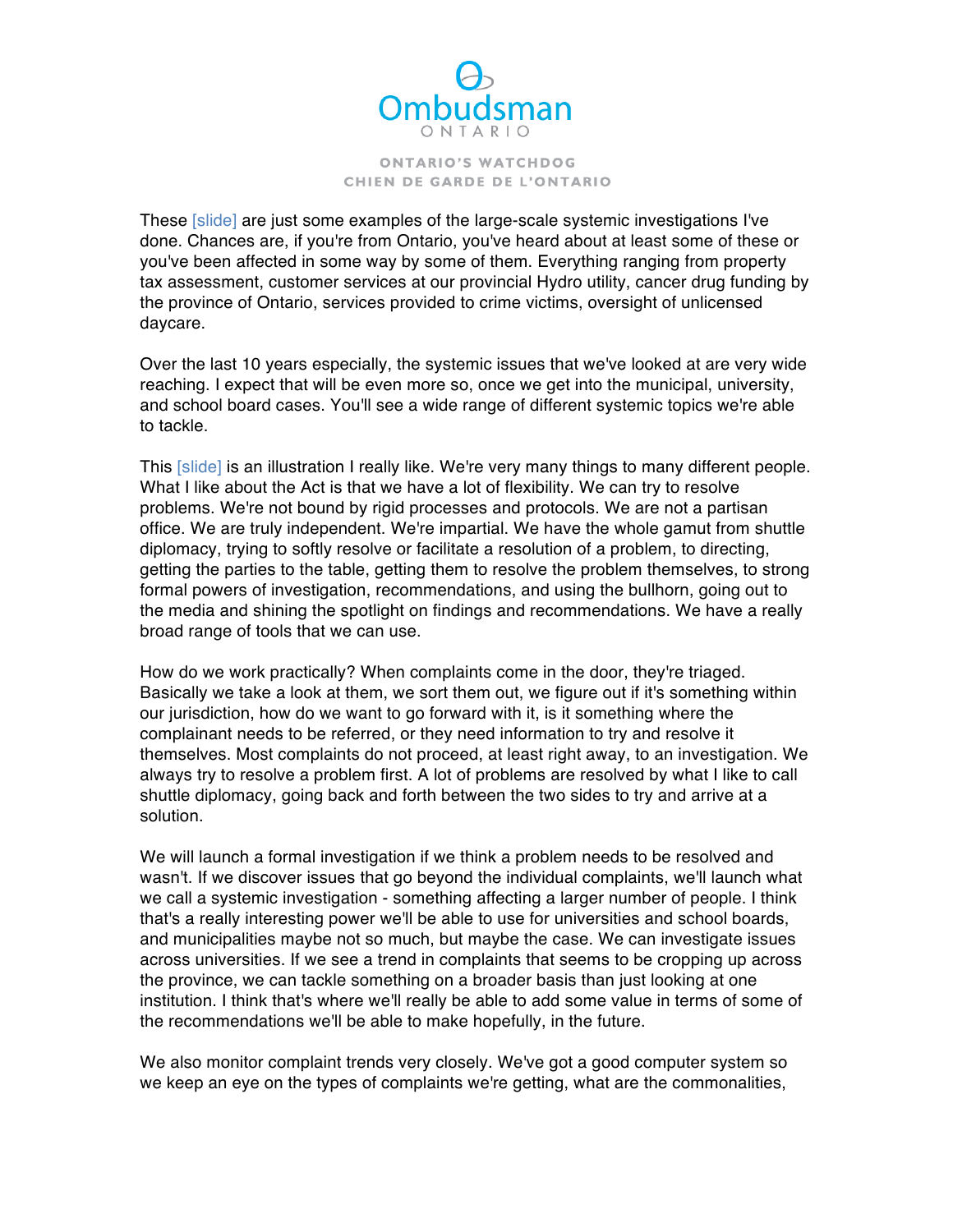

 and we will also, we've done this - it's worked very well at the provincial level - we proactively try and resolve stuff.

 At the provincial level, we've gone to senior levels. I meet regularly with the provincial Secretary of Cabinet. My directors meet regularly with assistant deputy ministers and deputies, and they'll say "Hey, we've noticed that there's a problem with a delay in this organization", or "We've seen this spike in type of complaints about this government program and service. We need to talk about that. How can that be fixed?" without us having to do a formal investigation. That has worked really well. It's an efficient way of resolving a problem.

So what does this mean for universities? Just a few things.

 This often comes up when I talk about the university oversight. It's very important to acknowledge. In the new legislation, there's a specific provision requiring that we consider and acknowledge academic freedom in all of our approaches to complaints. To me this was really a no-brainer. It's something that is extremely important. It should be recognized there, and it is.

 To me it's a really important aspect of any Ombudsman work: Your work's got to reflect, your approach's got to reflect the principles that are the foundation of the institution you're overseeing. Obviously academic freedom is at the foundation of university culture, so it's very important that it is acknowledged in the legislation.

 Secondly, as most of you know, the Ombudsman concept is nothing new in the university world. That's [slide] from the ACCUO website. I've been out talking to them, I know a lot of their members just from having been in the Ombudsman world for a long time. I was Deputy Ombudsman for 10 years before I was appointed Acting Ombudsman. This [slide] is just a list. There are about 41 members in ACCUO.

 We're not looking to replace university ombuds. We certainly do not want to put them out of their jobs. We want them to be strong. We want them to be effective. And in my own view, complaints are best dealt with at the local level. If you can resolve a problem with a university Ombudsman or a university can resolve a problem itself without it having to get to us, I think that's a very good thing and something we're really encouraging.

 replace local mechanisms, but we are there to make sure that they are functioning the way they should be and to step in where they have not been able to resolve a problem – or they can't because of limits on their jurisdiction. I have no doubt. We'll have more than enough work to keep us busy. We're not there to

This [slide] is not completely new in Canada. There are two other provinces that have oversight over universities. This is a chart from our annual report. It's an interesting story to take a look at. Ontario was actually last in terms of breadth of jurisdiction of its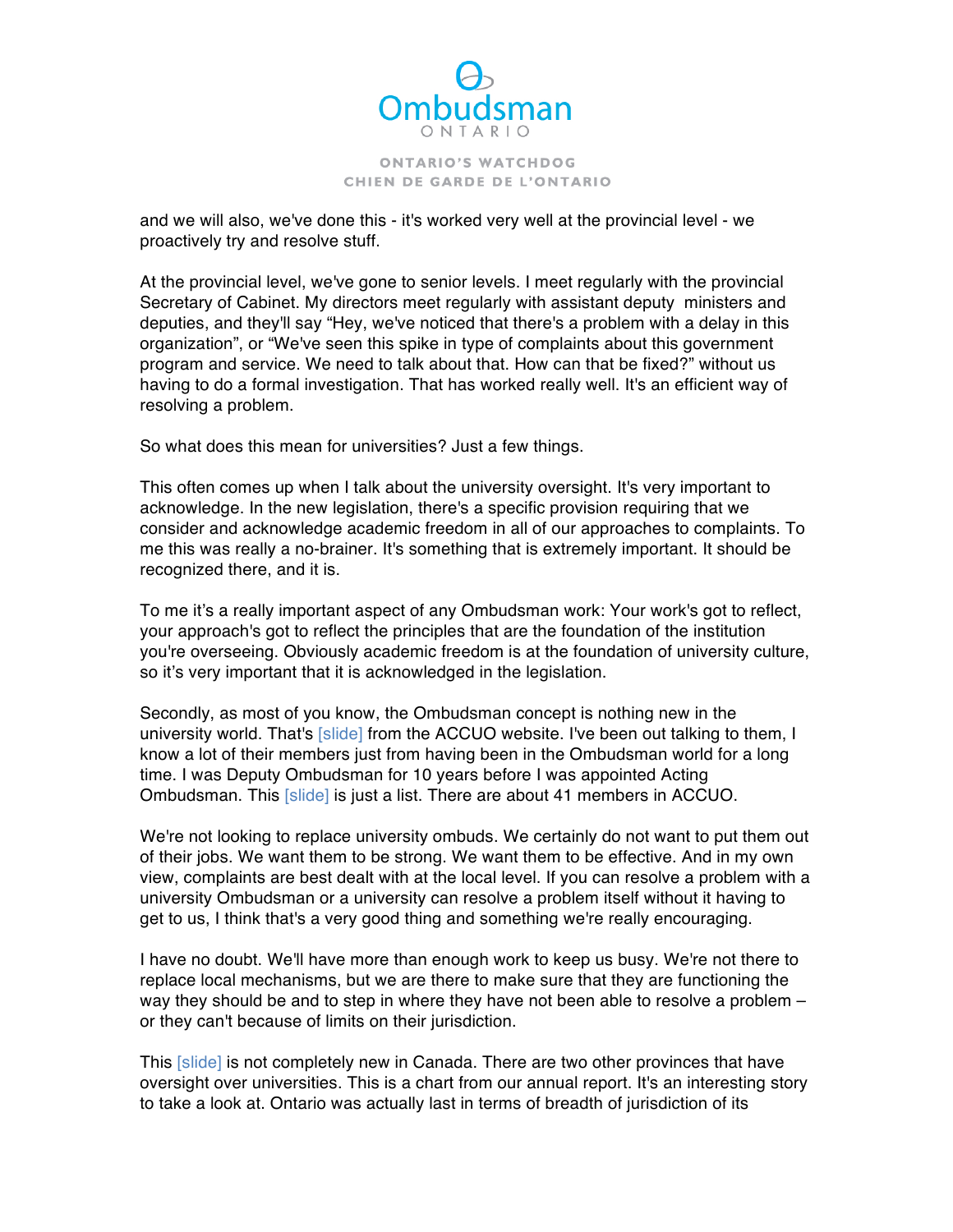

 provincial Ombudsman. We were very narrow, restricted to strictly provincial- government-run organizations. Other provinces, all the other Ombudsmen had different combinations of jurisdiction over the broader public sector. Six other Ombudsmen in Canada already have jurisdiction over municipalities. We're just catching up in some of these areas. Newfoundland and B.C. both have jurisdiction. If you're from those provinces, look up your provincial Ombudsman and how they have dealt with complaints about your universities.

This [slide] is just a bit of a trend of the complaints we've received about universities over the past ten years. You can see that's been growing and some of that has to do with the public attention that we were garnering towards the MUS sector and the need for oversight. Certainly, last year, 72 complaints - this is by fiscal year - certainly that was a big number and I expect as awareness of the new jurisdiction grows, those numbers are going to grow too.

 Here are some of the common complaint issues. Again, it's Saturday morning so I'm not going to do the quiz. Usually I ask, what do you think are some of the common issues. They usually get them all. They're not great surprises to anyone - internal appeal and needs, fees, policies, program requirements, customer service, complaints about housing, parking, they really run the gamut. complaint processes, academic complaints, accommodations for students with special

This [slide] is a very general analysis of the 14 complaints that have come in since January first. Again, I don't think really a big surprise. They're the issues that, I would say, seem to matter to a lot of people and to students in particular.

 We are a last resort. We want to make sure that existing mechanisms are working as they should.

 As I've mentioned, this is where I can give you a few examples about how we have been able to help students already. Since 1975, since we've been created, we have had jurisdiction over the Ministry of Training, Colleges and Universities. We've had jurisdiction over community colleges and we have dealt with complaints and resolved a lot of complaints about OSAP and financial aid.

 We're not unknown to students and dealing with student concerns is not unknown. We can just now deal with the missing piece, which was complaints from university students.

These [slide] are some examples of some kinds of cases we resolve for students. You can find these in our past annual reports, if you're interested.

 People are asking are we going to report on these going forward – yes, we will. Our next year's annual report I think is going to be a pretty thick volume. It could take up a lot of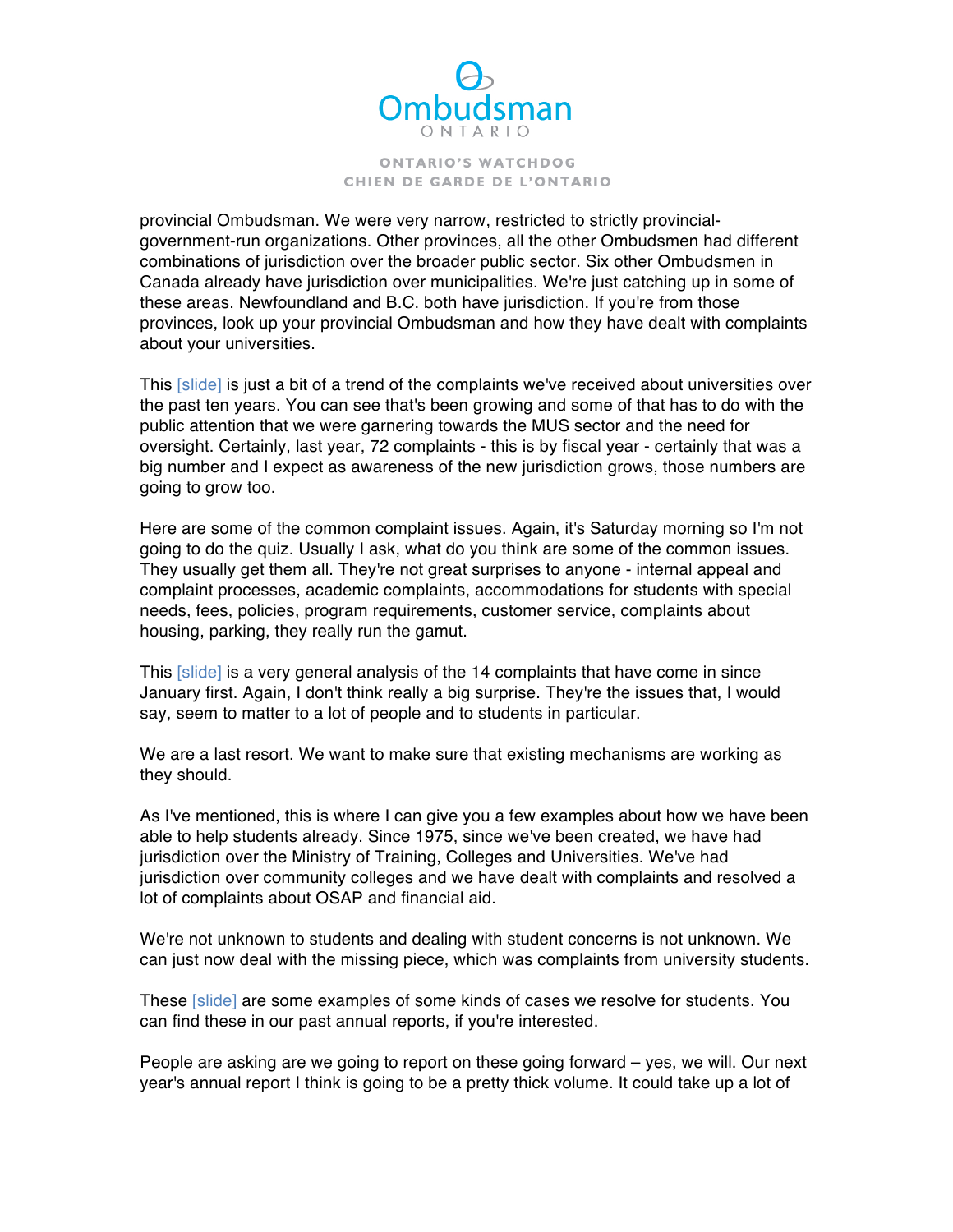

 space on the Internet because we will be reporting on case examples from all of our new jurisdictions.

 We have a monthly newsletter, The Watchdog, if you want to subscribe to us. You can see, if you go there already, we started with school boards; we give little monthly updates on the new jurisdictions, stats, types of complaints, things we resolved. We'll be doing that as we get going for universities and municipalities, too. It is early days, but the more information we know that we can give you as journalists and the public, the better so that people understand what our new jurisdiction is about.

This [slide] is a case about a student with a disability who complained to the Ombudsman after receiving conflicting information about whether or not he was eligible for a certain grant through the Ministry of Training, Colleges and Universities. The student financial assistance branch had told the person that they could not give him the grant because he had not provided proper documentation. Of course, he went away, provided the documents, followed up again and they said "Oh no, you're still not eligible" for this reason and that reason, and have to appeal. The person did file an appeal and 17 months later, still nowhere further, no real straight answers to why he wasn't eligible access. We can get involved, call up the Ministry, take a look at the file, talk to people. We were able to discover that a series of errors had been made in assessing the application. The person was actually eligible and as a result, back to 2007, they were granted three years of retroactive grant payments to the tune of around \$6,000. It's just that kind of behind-the-scene work that we're able to do to facilitate people's resolutions to their problems. for the grant. We got involved and, part of the value of our office is that we've got direct

 Another example, this one from 2011. This was a student nurse at a community college. She was almost at the graduation point when she and 35 other people in her program got this lovely email from the college saying "Hey, guess what, you've got to pay us an extra \$500 in this fee, related to tuition before you can graduate. It's due now, pay up or you're not going to be able to graduate." Like most students, she was trying to make ends meet and what they did in that case was deduct the amount of the fee from her OSAP payment, so she was really strapped, left with very little money to make it to the end of her program, when the end was so closely in sight. So we got involved. We contacted the Ministry, and the finance branch. They did a review and they ultimately communicated with the college and determined that the college had violated their policy on tuition fees because they hadn't told students at the beginning of the program that they were subject to paying this fee, which is part of the requirements of their policy. They have to tell you up front, to be fair, that this is the cost that you must be prepared to pay. So the college rescinded the fee, it was refunded for those who had to pay of the 35 students and the problem was solved. Quick resolutions like that are really what I like to call the bread and butter of our work.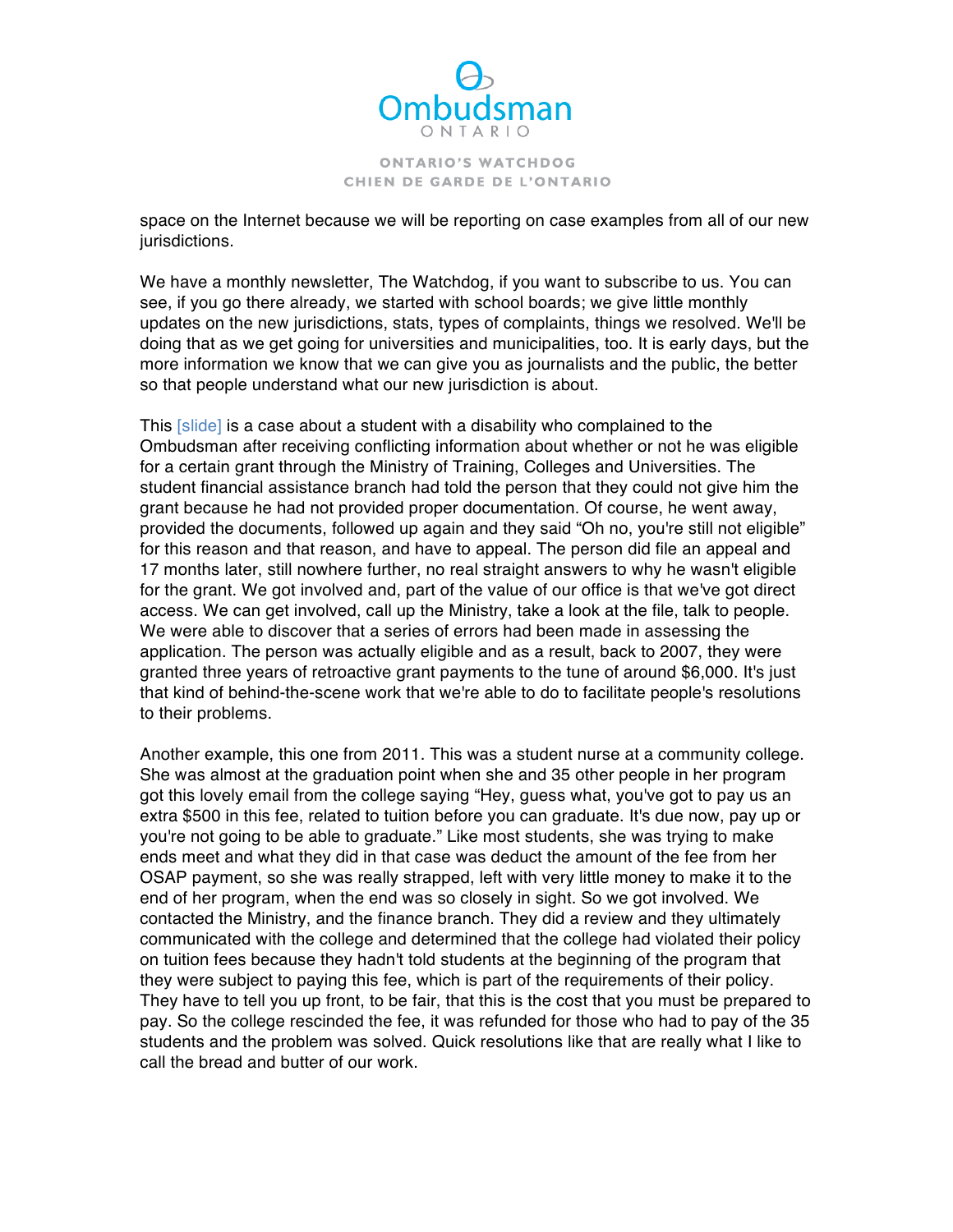

 Another example, a problem with a gentleman who was learning disabled, who had enrolled in a community college as a mature student. He had been taking courses since 1999 for a very long period of time. We dealt with this in 2008 and he had been repeating several courses and really going along, getting all the courses and credits that he needed to so he could get his diploma. When he finally got to the point that, in 2008, where he had everything completed and was very happy to have gotten to the end of the long road, expecting to receive his diploma and was told, sorry, we have a four year time limit in which you have to complete all your credits for your courses, so you're no longer eligible to graduate. You can only imagine how frustrated he must have been. He reached out to our office. We had the college do a review of files, saying, can you point to us where this limit was publicized, where was it made clear to this student that they had to complete all their credits within the time period? They couldn't do that so when they realized that, they agreed to apologize to the student and, better still, awarded him the diploma for the course, which was obviously what he really wanted.

These are just some examples of the individual cases we've been able to resolve.

These [slide] are just two of our systemic investigations that we have tackled. You can look them up on our website. I won't get too much into detail about them. One involved the Ministry oversight of a private career college, which basically went bankrupt and shut down. This was back in 2007 or 2008. But recently, if you read our annual report, we were also involved in the Ministry's response to the closure of Everest College, if you read about that in the paper. A lot of students called and we worked to assist students in resolving their problems for continuation of courses at other colleges or accessing the training colleges' compensation fund.

 And the second one dealt with graduates of a two-year program at Cambrian College who raised issues about what they felt was unfair advertising. They had been led to believe that the course would qualify them to write certain exams in their field and when they got through it they realized they had not been given sufficient instruction and credits and things to be eligible to do that. So we really took a look at the Ministry's requirements on colleges about advertising course programs, credits, and eligibility for certification and writing exams after graduation.

 So since most of you are journalists, I want to spend the last little bit of time I have, talking a little bit about how we deal with the media, how we deal with journalists. A lot of journalists come to us for information. Our communications team is made up of former journalists, some I who I understand used to attend this conference in the past. They were very proud to hear that we had been invited to present here.

 We encourage people to contact us. We're a public office. We want to offer information where we can. It's very important to us to have a public profile and you help us by getting the message out and making people aware of our office and we appreciate that.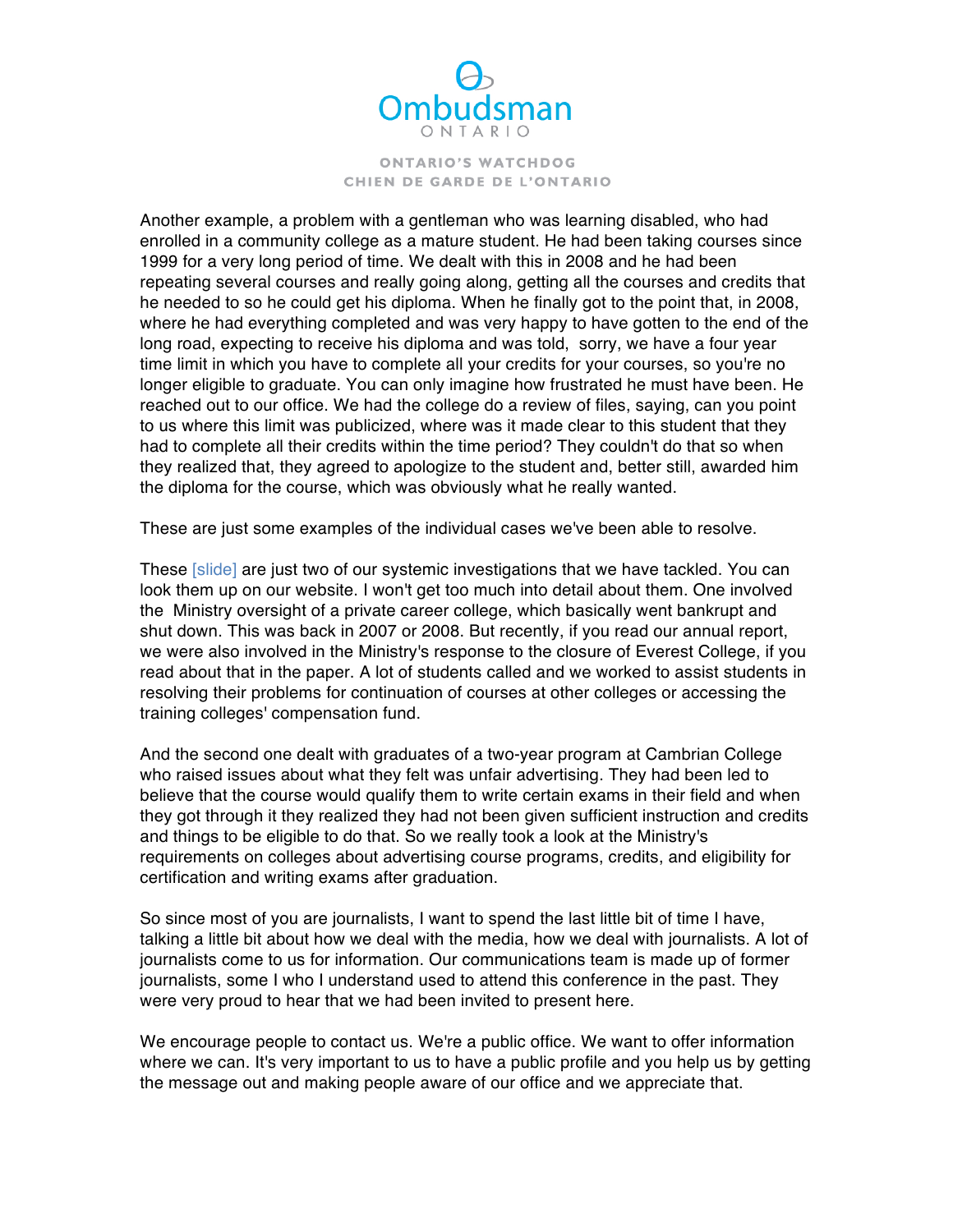

 But there are limits sometimes too; as you know, working as journalists, in journalism you have to protect your sources. We are required by law to keep complaints confidential, so we can't give away the identity of complainants. We're limited in terms of information that we can provide to the public and individual cases. We are not governed by freedom of information legislation. A lot of people will file FOI applications. That's a fundamental normal thing for Ombudsmen around the world; it's not unique to us. The reason for that is the legislation requires us to do our investigations in private. You have to be able to have access to people, have an environment where they can speak frankly to us. We have a lot of whistle-blowers that come us. We have to be able to make sure that they're assured that we can protect their confidentiality.

 Where we can speak publicly about issues and provide information, we will. We can talk generically about complaints; we can provide anonymized examples of the kinds of cases we've resolved. We'll offer information about our statistics, the type of work we can do, and when we do a formal investigation, we are allowed to publish a report, we have that authority, about the findings and the evidence that we have gathered in order to arrive at our findings. So where we can make information public, we want to be transparent where we can, but there are obviously limits in terms of a lot of what we can say about individual complaints.

 A lot of people ask us, well "Who can complain, can journalists make complaints, can we bring a complaint to your office?" Anyone - we will take complaints from anyone, but for individual complaints, we need to talk to the person who's been directly affected by the complaint. Obviously, if we're going to bring something forward, we want to get first-hand information. Especially if it's something that involves an individual, we want to make sure that they are OK with us going ahead with that. If a journalist calls us and says, "I heard of this situation or this is happening on a campus, will you look into this?" we'll say, have the person give us a call. It's confidential. We'll speak to them in confidence and we'll get the information from them first-hand and we'll make sure that it's something they're comfortable. We'll explain to them what we can and cannot do, and that they're comfortable with us going ahead with it.

 We're also interested in hearing from journalists about systemic issues, what's going on, especially with new jurisdiction. We do read the papers; we know there's a lot of issues out there that are of concern to people in the university community. So if you want to call us and say, are you looking at this or that problem, we're happy to take those kinds of calls. For individual complaints, if you call us up and say "Are you looking at this person's complaint?", we won't be able to tell you that. Even with consent, we always make sure that we have the person's permission ourselves, directly, that they give us permission to speak to the media. We are a confidential office so we have to be very careful about that aspect of our work.

 Like I said, when we can talk about our work, and in those ways we are able to, we are certainly happy to make the public aware of it.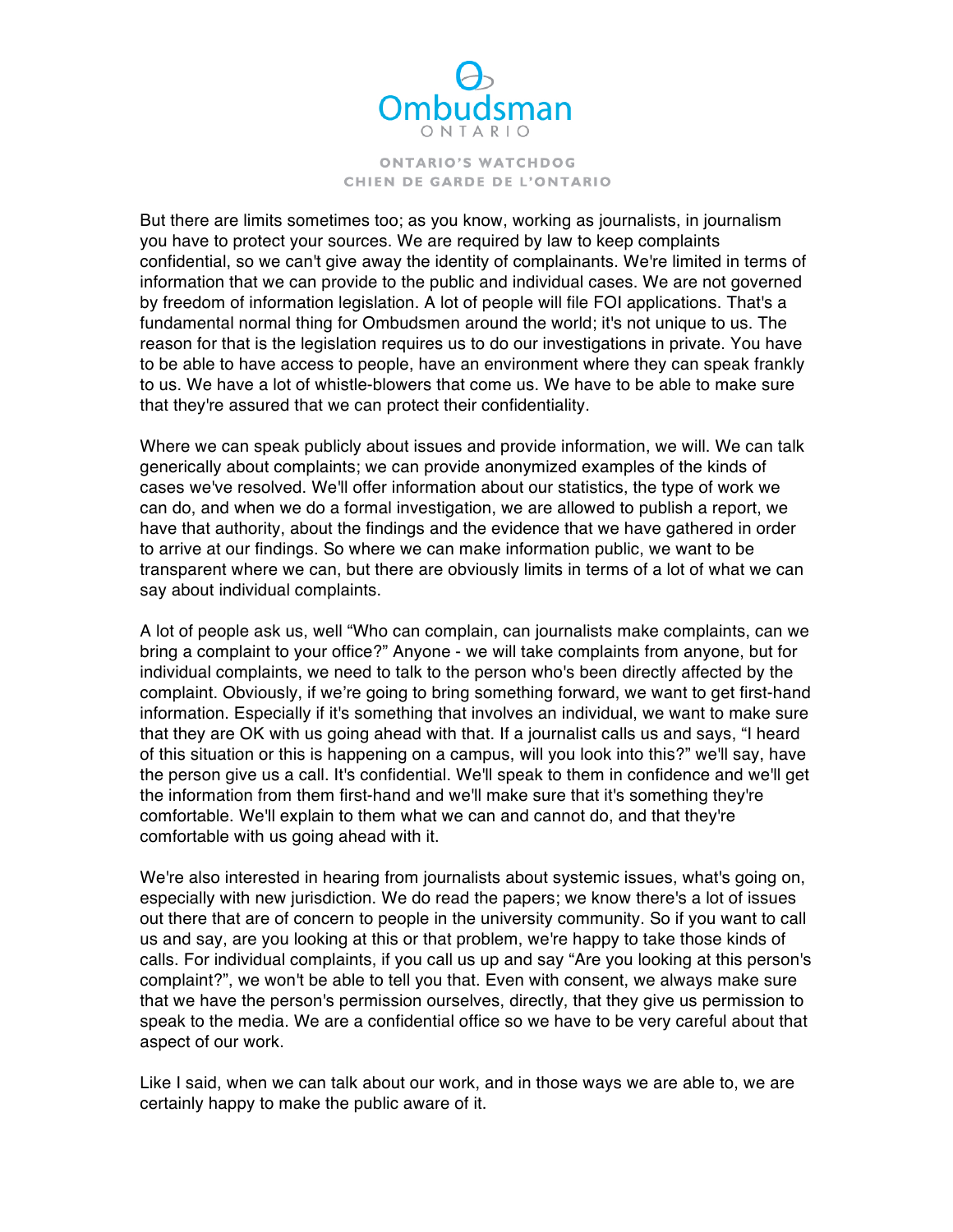

How can somebody complain to us?

 We want to make it as easy as possible so there are many, many different ways. We have a complaint form on our website, you can email us, you can call us, you can come visit us in our office in Toronto but you don't have to. Very few people do, actually. You can certainly make an appointment if you want. You can come in and sit down with someone. You can send faxes, we still have a fax machine. We take internet fax too. There's no magic formula. You can certainly come to us. We do advise people, if you're going to make a complaint to our office, gather your information together, because our staff will ask you for any correspondence you have, any documentation you kept, who have you dealt with at the university. We want to know how you tried to resolve the complaint yourself. We'll obviously want some information from you, if it's your complaint about an issue, so be prepared. It's helpful. It makes the process go a little faster.

 A couple of things worth noting about our new jurisdiction over universities. We will look at issues on a case-by-case basis to analyze whether it's something we have jurisdiction over or not. There are some things that we don't oversee. We don't take complaints about student unions. We don't get involved in collective bargaining processes. We don't take complaints about faculty associations or university unions, because those are separate entities. And as I've mentioned, we have to respect the principles of academic have to be aware of because it is a fundamental part of the university community. freedom, but I don't see that getting in the way of our work at all. It's just something we

 A lot of people ask what did we do to get ready for the new jurisdiction. How are we telling people about it. We are doing everything we can to shout it from the rooftops so people will know that they can make a complaint now about their school board, municipality or university. We've been reaching out, making presentations - we've been doing a lot these. Whenever we can, we'll go out on evenings, weekends, you name it. We've cleared our schedule to make sure that we're available. We're hitting conferences, other groups, student fairs. We want to get out there. We want people to be really aware of our office. If you're interested in writing about our office, I've done a few interviews already for some student papers. You could find some of those on our social media and links on our website. By all means, contact our communications people. I've said, a few of them are former university press journalists, so they'll be happy to help you and give you the information is useful to you.

 We will be publishing all about our new jurisdiction in our annual report. It usually comes out in June which is not a good time for universities, I know that. Part of our challenge, when we found out in late May when our new jurisdiction was kicking in for school boards and universities was, universities, you were all gone and school boards were on their way out the door so nobody was interested in talking to us all summer, so we had to pick it up in the Fall. School boards kept saying "Well, why didn't you come talk to us sooner?" We didn't find out until almost June first when the jurisdiction was starting, and